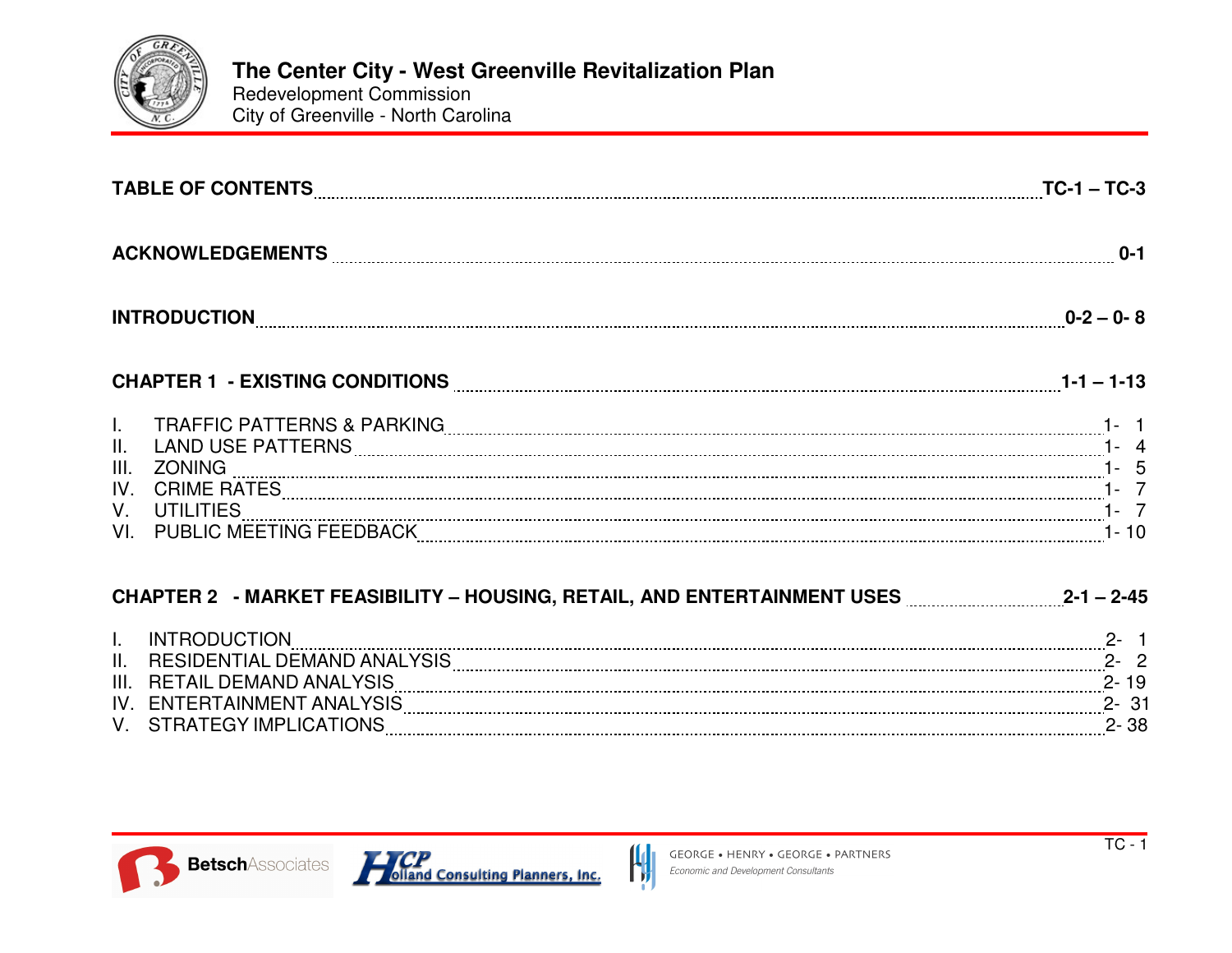

Redevelopment Commission City of Greenville - North Carolina

| <b>CHAPTER 3 - CENTER CITY REVITALIZATION PLAN</b> | $3 - 1 - 3 - 42$ |
|----------------------------------------------------|------------------|
|                                                    |                  |

|      | THE CONCEPT                         |          |
|------|-------------------------------------|----------|
| Η.   | TRAFFIC AND PARKING RECOMMENDATIONS | $3 - 15$ |
| Ш.   | <b>LAND USE RECOMMENDATIONS</b>     |          |
| IV   | <b>ZONING RECOMMENDATIONS</b>       | $3-28$   |
|      | SITE DEVELOPMENT STANDARDS          | 3-30     |
| V١   | CRIMES RATES                        | $3 - 33$ |
| VII. |                                     | בכ־ט     |
|      | <b>KEY PARCELS FOR DEVELOPMENT</b>  |          |

## **CHAPTER 4 - WEST GREENVILLE CERTIFIED REDEVELOPMENT PLAN 4-1 – 4-50**

|                | FRODHC:                                                  |  |
|----------------|----------------------------------------------------------|--|
|                | <b>PROJECT AREA DESCRIPTION</b>                          |  |
| $\mathbf{III}$ | REDEVELOPMENT STANDARDS AND PROPOSED LAND USE            |  |
| IV.            | FINANCING METHODS, BUDGET, AND DESCRIPTION OF ACTIVITIES |  |
|                | <b>CONTINUING CONTROLS</b>                               |  |
|                | CERTIFICATIONS                                           |  |

|                | <b>CHAPTER 5 - FINANCIAL REVIEW AND IMPLEMENTATION</b> | $5 - 1 - 5 - 19$ |  |
|----------------|--------------------------------------------------------|------------------|--|
|                | ORGANIZATION                                           |                  |  |
| Ш.             |                                                        |                  |  |
| $\mathbf{III}$ | PUBLIC INCENTIVES AND FUNDING OPPORTUNITIES            |                  |  |
| IV             | ACTION PLAN                                            |                  |  |
|                | <b>IMPLEMENTATION SUMMARY</b>                          |                  |  |

 $\bm{\mathsf{N}}$